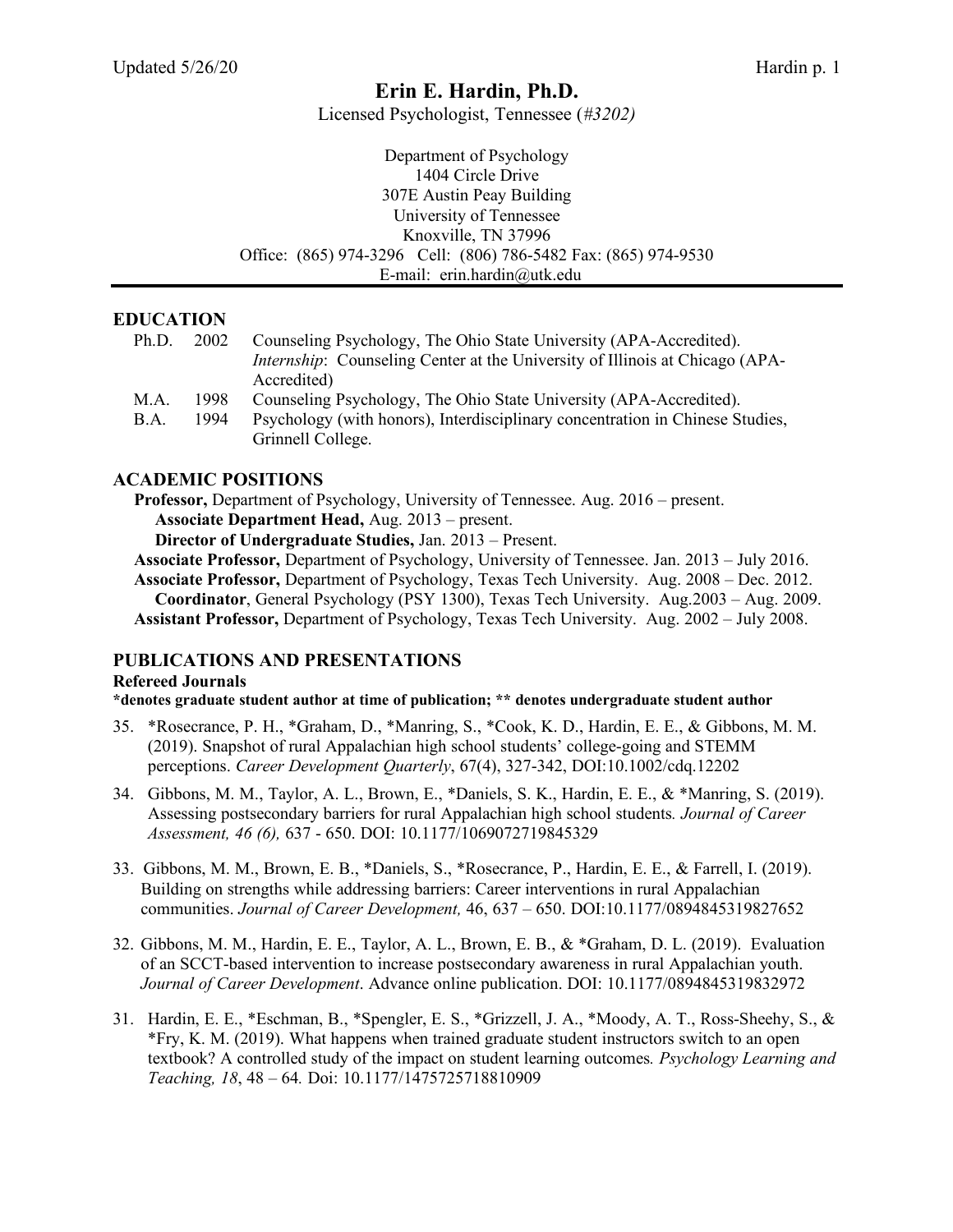- 30. Seraphin, S. B., \*Grizzell, J. A., \*Kerr-German, A. N., \*Perkins, M. A., Grzanka, P. R., & Hardin, E. E. (2019). A conceptual framework for non-disposable assignments: Inspiring implementation, innovation, and research. *Psychology Learning and Teaching, 18*, 84 – 97. Doi: 10.1177/1475725718811711
- 29. Gibbons, M. M., Rhinehart, A., & Hardin, E. E. (2019). How first-generation college students adjust to college. *Journal of College Student Retention: Research, Theory & Practice, 20*, 488-510*.* Doi: 10.1177/1521025116682035
- 28. Leong, F. T. L., Byrne, B. M., Hardin, E. E., Zhang, H., & Chong, S. (2018). A psychometric evaluation of the Loss of Face Scale. *Psychological Assessment, 30,* 396 - 409*.* http://dx.doi.org/10.1037/pas0000492
- 27. Robitschek, C., & Hardin, E. E. (2017). The future of counseling psychology research viewed through the Cultural Lens Approach. *Journal of Counseling Psychology, Special Issue: The Scientific Future of Counseling Psychology, 64,* 359 - 368*.* Doi: 10.1037/cou0000207
- 26. Sundstrom, E. D., Hardin, E. E., & \*Shaffer, M. J. (2016). Extra credit micro-incentives and response rates for on-line course evaluations: Two quasi-experiments*. Teaching of Psychology, 43,*  276 – 284. Doi: 10.1177/0098628316662754
- 25. Hardin, E. E., & \*Longhurst, M. (2016). Understanding the gender gap: Social cognitive changes during an introductory STEM course. *Journal of Counseling Psychology,* 63, 233-239. Doi: 10.1037/cou0000119.
- 24. Jhangiani, R., & Hardin, E. E. (2015). Skill development in Introductory Psychology. *Scholarship of Teaching and Learning in Psychology, 1*, 362 – 376. Doi: 10.1037/stl0000049
- 23. Strohmetz, D. B., Dolinsky, B., Jhangiani, R. S., Posey, D. C., Hardin, E., Shyu, V., & Klein, E. (2015). The skillful major: Psychology curricula in the 21st century. *Scholarship of Teaching and Learning in Psychology, 1,* 200-207. Doi: 10.1037/stl0000037
- 22. Hardin, E. E., & \*Donaldson, J. R., III (2014). Predicting job satisfaction: A new perspective on person-environment fit. *Journal of Counseling Psychology, 61,* 634 – 640. doi: 10.1037/cou0000039
- 21. Hardin, E. E., Robitschek, C., Flores, L. Y., Navarro, R. L., & \*Ashton, M. W. (2014). The cultural lens approach to evaluating cultural validity of psychological theory. *American Psychologist, 69,* 656-668*.* Doi: 10.1037/a0036532
- 20. Taras, V., Sarala, R., Muchinsky, P., Kemmelmeier, M., Singelis, T.M., Avsec, A., Coon, H.M., Dinnel, D.L., Gardner, W., Grace, S., Hardin, E.E., Hsu, S., Johnson, J., Karakitapoğlu Aygün, Z., Kashima, E.S., Kolstad, A., Milfont, T.L., Oetzel, J., Okazaki, S., Probst, T.M., Sato, T., Shafiro, M., Schwartz, S.J., & Sinclair, H.C. (2014). Opposite ends of the same stick? Multi-method test of the dimensionality of individualism and collectivism. *Journal of Cross-Cultural Psychology, 45*, 213 – 245. Doi: 10.1177/0022022113509132
- 19. Ojeda, L., Edwards, L., Watson, B., and Hardin, E. E. (2014). The role of behavioral and cognitive cultural orientation on Mexican American college students' life satisfaction. *Journal of Hispanic Higher Education, 13*, 63 – 74. Doi: 10.1177/1538192713513464
- 18. Hardin, E. E. & Larsen, J. T. (2014). Distinct sources of self-discrepancies: Effects of being who you want to be and wanting to be who you are on well-being. *Emotion, 14,* 214 – 226*.* Doi: 10.1037/a0033893
- 17. Cross, S. E., Hardin, E. E., & Gercek-Swing, B. (2011). The what, how, why, and where of selfconstrual. *Personality and Social Psychology Review, 15*, 142 – 179. Doi: 10.1177/1088868310373752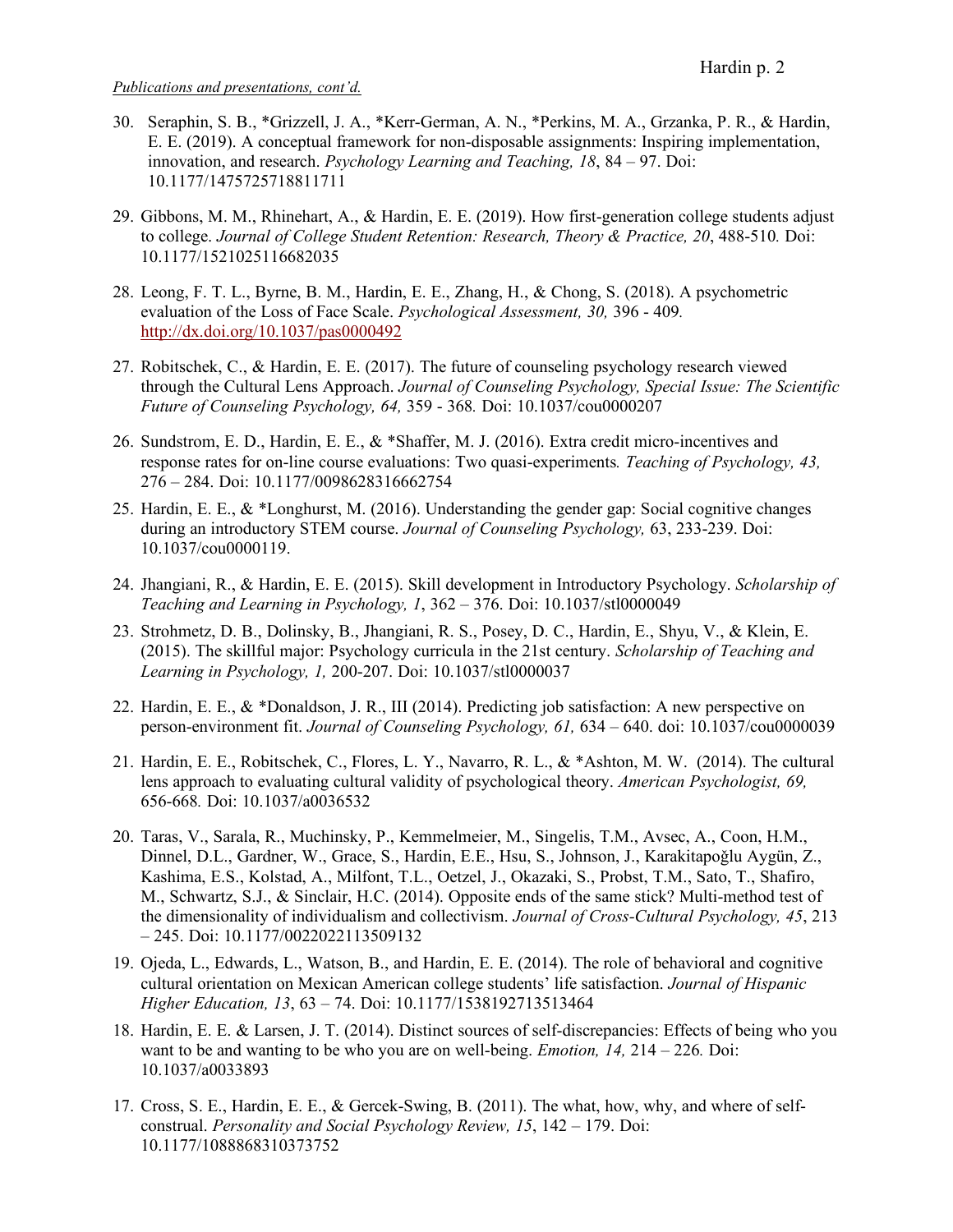- 16. Varghese, F. P., Hardin, E. E., \*Bauer, R., & Morgan, R. D. (2010). Attitudes toward hiring offenders: The roles of criminal history, job qualifications, and race*. International Journal of Offender Therapy and Comparative Criminology, 54*, 769 – 782*.* Doi: 10.1177/0306624X09344960
- 15. Leong, F. T. L., Hardin, E. E., and \*Gupta, A. (2010). A cultural formulations approach to career assessment and career counseling with Asian American clients. *Journal of Career Development, 37*, 465 – 486. Doi: 10.1177/0894845310363808
- 14. Hermann, A. D., Foster, D. A., & Hardin, E. E. (2010). Does the first week of class matter? A quasiexperimental investigation of student satisfaction. *Teaching of Psychology, 37*, 79 – 84. Doi: 10.1080/00986281003609314
- 13. Hartung, P. J., Fouad, N. A., Leong, F. T. L., & Hardin, E. E. (2010). Individualism-collectivism: Links to occupational plans and work values. *Journal of Career Assessment, 18*, 34 – 45*.* Doi: 10.1177/1069072709340526
- 12. Varghese, F. P., Hardin, E. E., & \*Bauer, R. (2009). Factors influencing the employability of Latinos: The roles of race, criminal history, and qualifications. *Race and Social Problems, 3*, 171 – 181. Doi: 10.1007/s12552-009-9014-2
- 11. Hardin, E. E. & Lakin, J. (2009). The Integrated Self-discrepancy Index: A reliable and valid measure of self-discrepancies. *Journal of Personality Assessment, 91,* 245 – 253*.* Doi: 10.1080/00223890902794291
- 10. Hardin, E. E. (2007). Presentation software in the college classroom: Don't forget the instructor. *Teaching of Psychology, 34*, 53 – 57. Doi: 10.1080/00986280709336652
- 9. Hardin, E. E., Weigold I. K., Robitschek, C., & \*Nixon, A. E. (2007). Self-discrepancy and distress: The role of Personal Growth Initiative. *Journal of Counseling Psychology, 54*, 86 – 92. Doi: 10.1037/0022-0167.54.1.86
- 8. Hardin, E. E., \*Varghese, F. V., \*Tran, U. V., & \*\*Carlson, A. Z. (2006). Anxiety and career exploration: Gender differences in the role of self-construal. *Journal of Vocational Behavior, 69*, 346 – 358. Doi: 10.1016/j.jvb.2006.05.002
- 7. Hardin, E. E. (2006). Convergent evidence for the multidimensionality of self-construal. *Journal of Cross-Cultural Psychology, 37*, 516 – 521. Doi: 10.1177/0022022106290475
- 6. Leong, F. T. L., Hardin, E. E., & Gaylor, M. (2005). Career specialty choice: A combined researchintervention project. *Journal of Vocational Behavior, 67*, 69 – 86. Doi: 10.1016/j.jvb.2004.07.004
- 5. Hardin, E. E. & Leong, F. T. L. (2005). Optimism and pessimism as mediators of the relations between self-discrepancies and distress among Asian and European Americans. *Journal of Counseling Psychology, 52*, 25 – 35. Doi: 10.1037/0022-0167.52.1.25
- 4. Hardin, E. E., Leong, F. T. L., & Bhagwat, A. (2004). Factor structure of the Self-Construal Scale revisited: Implications for the multi-dimensionality of self-construal. *Journal of Cross-Cultural Psychology, 35*, 327 – 345. Doi: 10.1177/0022022104264125
- 3. Hardin, E. E., & Leong, F. T. L. (2004). Decision-making theories and career assessment: A psychometric evaluation of the Decision Making Inventory. *Journal of Career Assessment, 12*, 51 – 64. Doi: 10.1177/1069072703257730
- 2. Hardin, E. E., Leong, F. T. L., & Osipow, S. H. (2001). Cultural relativity in the conceptualization of career maturity. *Journal of Vocational Behavior, 58*, 36 – 52. Doi: 10.1006/jvbe.2000.1762
- 1. Hardin, E. E., O'Connell, D. C., & Kowal, S. (1998). Reading aloud from logographic and alphabetic texts: Comparisons between Chinese and German. *Journal of Psycholinguistic Research, 27*, 413 – 420. Doi: 10.1023/A:1023211922776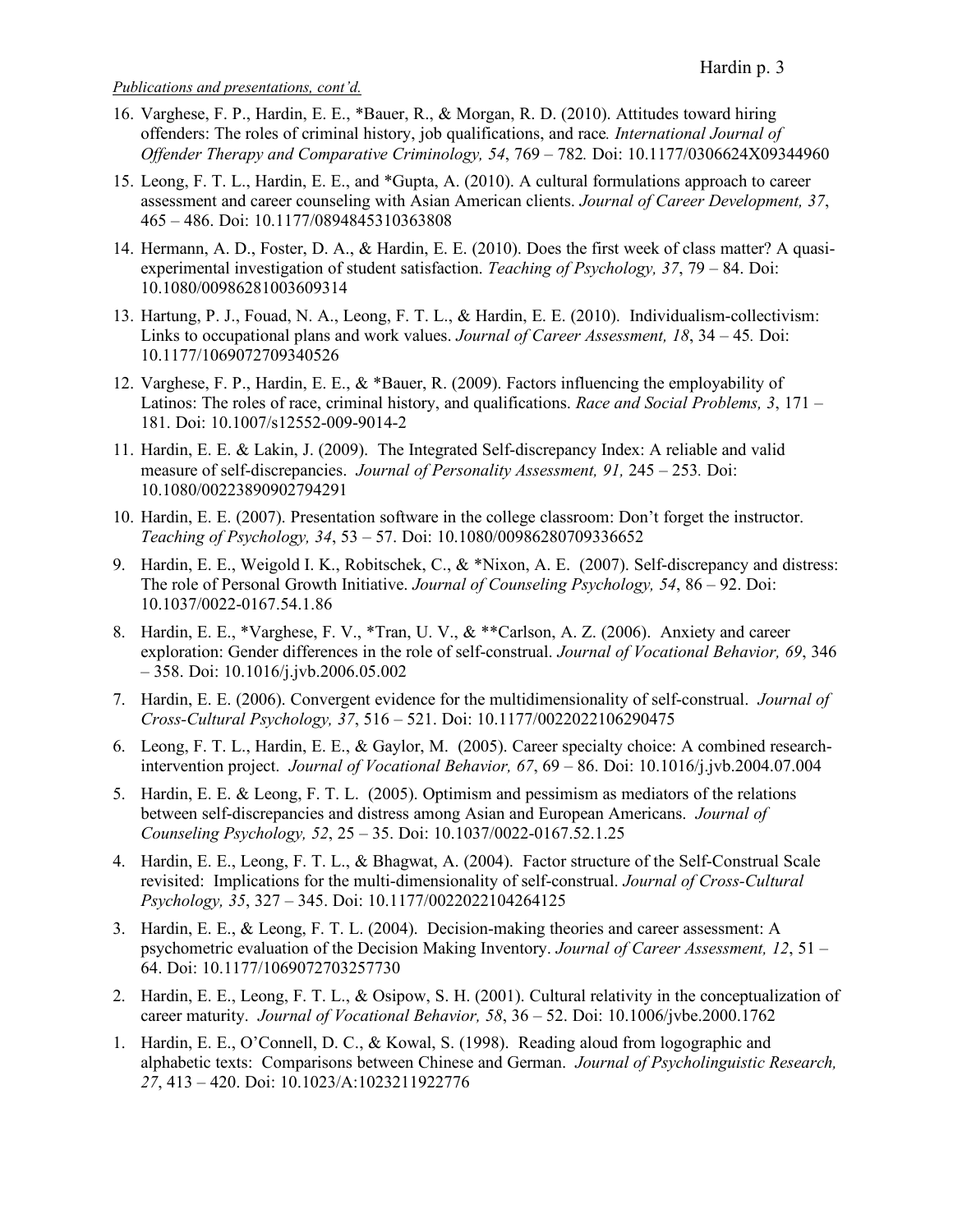## **Book Chapters**

- 9. Hardin, E. E. (2017). Seeing the world like a psychologist: Teaching Introductory Psychology students to apply the science of psychology to the real world. Invited chapter in D. S. Dunn & B. M. Hard (Eds.), *Thematic Approaches for Teaching Introductory Psychology* (pp. 187 – 203)*.* Boston, MA: Cengage.
- 8. Robitschek, C., \*Sirles, D., & Hardin, E. (2014). Cognitive constructs in the context of positive psychology. In A. Delle Fave (Series Ed.), J. T. Pedrotti, & L. M. Edwards (Vol. Eds.), *Crosscultural advancements in positive psychology: Vol. 7. Perspectives on the intersection of multiculturalism and positive psychology* (pp. 75–91). Dordrecht, the Netherlands: Springer.
- 7. Leong, F. T. L., Hardin, E. E., and \*Gupta, A. (2011). Self in vocational psychology: A cultural formulations approach. In P. Hartung & L. Subich (Eds.), *Developing Self in Work and Career: Concepts, Cases, and Contexts* (pp. 193 – 211)*.* Washington, DC: American Psychological Association.
- 6. Cross, S. E., Hardin, E. E., & Gercek-Swing, B. (2009). Independent, relational, and collectiveinterdependent self-construal: What we have learned (so far). In M. R. Leary and R. H. Hoyle (Eds.). *Handbook of Individual Differences in Social Behavior* (pp. 512 – 526). New York: Guilford Press.
- 5. Hardin, E. E. & \*Varghese, F. P. (2008). Super's Theory. In F. T. L. Leong, W. B. Walsh, & P. J. Hartung (Eds.), *Encyclopedia of Counseling: Volume 4: Career Counseling* (pp. 1647 – 1651). Thousand Oaks, CA: Sage.
- 4. Leong, F. T. L. Hardin, E. E. & \*Gupta, A. (2007). Multicultural Issues in Career and Lifestyle Counseling. In J. Gregoire & C. Jungers. (Eds.), *Counselor's Companion: What every beginning counselor needs to know* (pp. 340 – 358). Mahwah, NJ: Lawrence Erlbaum Associates.
- 3. Leong, F. T. L. & Hardin, E. E. (2002). Career psychology of Asian Americans: Cultural validity and cultural specificity. In G. Hall & S. Okazaki (Eds.), *Asian American Psychology: The science of lives in context* (pp. 131 – 152). Washington, DC: American Psychological Association.
- 2. Leong, F. T. L., Chao, R. K., & Hardin, E. E. (2000). Asian American adolescents: A research review to dispel the model minority myth. In R. Montemayor, G. R. Adams, & T. P. Gulotta (Eds.), *Advances in adolescent development: Vol. 9. Adolescent diversity in ethnic, economic, and cultural contexts* (pp. 179 – 207). Newbury Park, CA: Sage. doi: 10.4135/9781452225647
- 1. Leong, F. T. L. & Hardin, E. E. (2000). Critical incidents from the Intercultural Sensitizer: A training tool for cross-cultural career counseling. In M. Pope & C. Minor (Eds.), *Experiential activities for teaching career counseling* (pp. 189 - 194). National Career Development Association.

#### **Invited Conference Presentations**

- 8. Hardin, E. E. (2020, June). *Building Better citizens Through Intro Psych*. Invited keynote to be presented at the 2020 Psych One Conference, Duke University.
- 7. McWhirter, E. H., Ali, S. R., Flores, L. Y., Hardin, E. E., Navarro, R. L., & O'Brien, K. M. (2019, August). *Collision of social justice concerns with community practice / intervention concerns*. In R. E. Fassinger (Chair). *Susan L. Morrow Symposium on Social Justice -- When Concerns Collide: Toward an Ethics of Social Justice.* Symposium presented at the 2019 American Psychological Association National Convention, Chicago, IL.
- 6. Hardin, E. E. (2018, January). *What's the Big Idea? A Backward Approach to Effective Teaching.* Concurrent session presented at the National Institute on the Teaching of Psychology, St. Pete Beach, FL.
- 5. Hardin, E. E. (2015, January). *NITOP Teaching Slam.* Invited presentation at the National Institute on the Teaching of Psychology (NITOP), St. Petersburg, FL.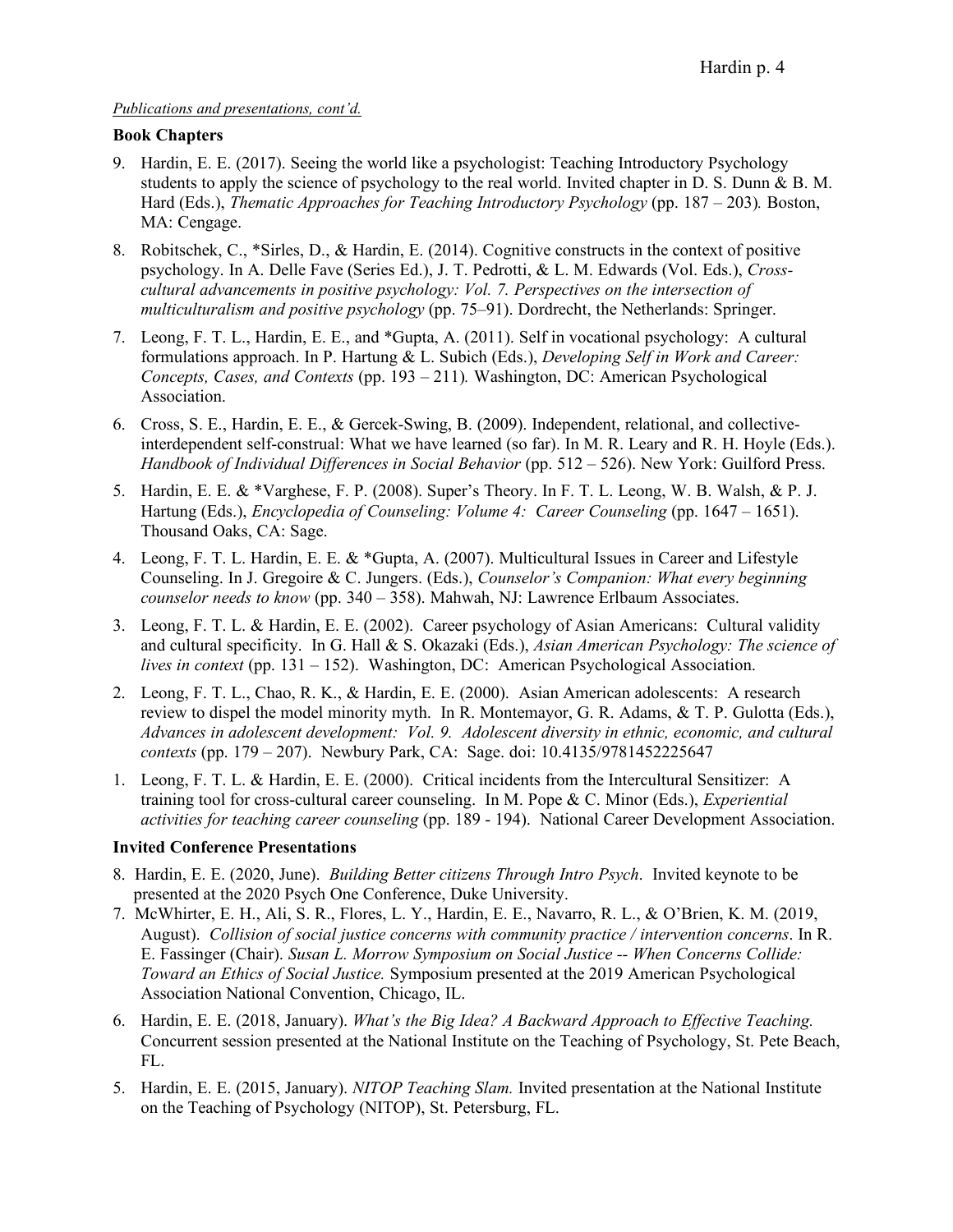- 4. Hardin, E. E. (2014, February). *Facilitating Students' Career Development: What Undergraduate Instructors Should Know About Research and Theory in Vocational Psychology*. Invited presentation at the Southeastern Conference on the Teaching of Psychology (SETOP), Atlanta, GA.
- 3. Hardin, E. E. (2013, March). *Teaching controversial topics.* Invited presentation at the Southeastern Conference on the Teaching of Psychology (SETOP), Atlanta, GA.
- 2. Hardin, E. E. (2008, March). *Theoretical approaches and their efficacy with diverse populations: Holland's Theory*. Invited paper presented at the Society for Vocational Psychology pre-conference at the International Counseling Psychology Conference, Chicago, IL.
- 1. Leong, F. T. L., Hardin, E. E., & Gupta, A. (2007, June). *Cultural Perspectives on Self in Career Theory and Practice*. Invited paper presented at the 8<sup>th</sup> Biennial Conference of the Society of Vocational Psychology, Akron, OH.

#### **Conference Presentations**

- 59. Hardin, E. E. (2019, August). *OER use in psychology*. In E. E. Hardin (Chair). *Effective Use of OER in Psychology---What's Next?* Symposium presented at the 2019 American Psychological Association National Convention, Chicago, IL.
- 58. Hardin, E. E., \*Spengler, E. S., & \*Fry, K. M. (2019, August). *What happens when trained graduate student instructors use an open textbook? A follow-up study*. Poster presented at the 2019 American Psychological Association National Convention, Chicago, IL.
- 57. Altman, W. S., & Hardin, E. E. (2019, June). *Integrating APA's Student Learning Outcomes and 5- Pillar Model Into Your Introductory Psychology Course: A Hands-On Workshop*. Presentation at the 2019 Eastern Teaching of Psychology Conference, Staunton, VA.
- 56. Hardin, E. E. (2019, April). *To What Extent Does Higher Education Foster Growth in Students' Evidence-Based Thinking?* In E. Siefried & B. Spinath (Chairs). *Ask for Evidence: Identifying, Preventing, and Counteracting Scientific and Educational Myths.* Symposium presented at the 2019 American Educational Research Association Annual Meeting, Toronto, ON, Canada.
- 55. Ali, S. R., & Hardin, E. E. (2018, August). *Career Education in Rural America*. In E. E. Hardin & S. R. Ali (Chairs). *Career Education in Rural Communities: Challenges and opportunities.* Symposium presented at the 2018 American Psychological Association National Convention, San Francisco, CA.
- 54. \*Murphy, S., \*Rosecrance, P., Hardin, E. E., & Gibbons, M. M. (2018, August). *Validating a measure of postsecondary supports.* Poster presented at the 2018 American Psychological Association National Convention, San Francisco, CA.
- 53. \*Rosecrance, P. \*\*Cook, K. D., Hardin, E. E., & Gibbons, M. M. (2018, August). *Summer Experience to Expose Rural Appalachian High School Students to Higher Education*. Poster presented at the 2018 American Psychological Association National Convention, San Francisco, CA.
- 52. Hardin, E. E. (2017, July). *Getting HIP: Bringing High Impact Practices into the Psychology curriculum and classroom*. Participant Idea Exchange at the 2017 Vancouver International Conference on the Teaching of Psychology, Vancouver, BC.
- 51. Hardin, E. E., & Gibbons, M. (2017, June). *Understanding and measuring STEM career development.*Breakout session presented at the 2017 SciEd conference, Washington, DC.
- 50. \*Graham, D. L., Hardin, E. E., \*Garnes, E. M., \*\*Cook, K. D., \*\*Gieske, L. S., & Gibbons, M. M. (2016, August). *Postsecondary and STEMM Pursuits of Rural Appalachian Prospective First Generation College Students.* Poster presented at the 2016 American Psychological Association National Convention, Denver, CO.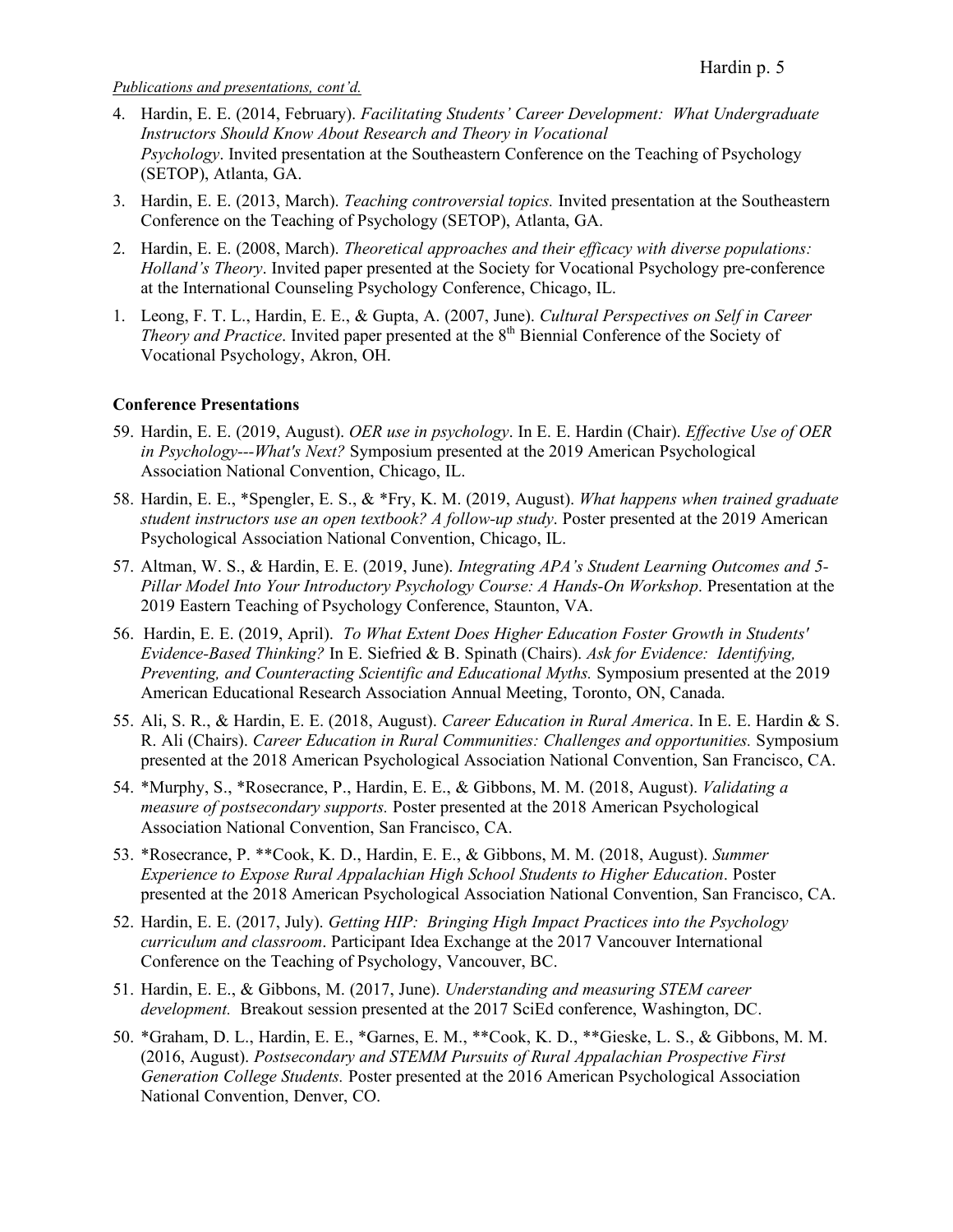- 49. Hardin, E. E., & Jhangiani, R. (2016, March). *Integrating a skills-focus into Introductory Psychology.* Presentation at the Southeastern Conference on the Teaching of Psychology.
- 48. Hardin, E. E. (2015, July). *Talking About Race and Privilege in Introductory Psychology: Can We, Should We, How? R*oundtable discussion led at the Fifth Annual Psychology One Conference, Palo Alto, CA.
- 47. Hardin, E. E. (2014, August). *Women's Sense of Belonging and Biology Self-efficacy: A Social Cognitive Perspective*. Poster presented at the 2014 American Psychological Association National Convention, Washington, DC.
- 46. Hardin, E. E. (2014, July). *A Reciprocal Interview Activity for Establishing Rapport and Course Expectations.* Presentation at the Fourth Annual Psychology One Conference, Palo Alto, CA.
- 45. Hardin, E. E. & \*Donaldson, J. (2013, July). *Predicting job satisfaction*. Poster presented at the 2013 American Psychological Association National Convention, Honolulu, HI.
- 44. \*Longhurst, M. & Hardin, E. E. (2012, August). *The role of implicit theories of intelligence in predicting STEM interest.* Poster presented at the 2012 American Psychological Association National Convention, Orlando, FL.
- 43. \*Romani, C. J., \*Gates, M. C., & Hardin, E. E. (2012, August). *The Application of Self-Construal in College Students Criminal Behavior.* Poster presented at the 2012 American Psychological Association National Convention, Orlando, FL.
- 42. \*Donaldson, J. & Hardin, E. E. (2012, August). *Religious Locus of Control, Acculturation, and Wellbeing in Mexican Americans.* Poster presented at the 2012 American Psychological Association National Convention, Orlando, FL.
- 41. Hardin, E. E. & Robitschek, C. (2011, August). *Overview of a multiculturally sensitive multicultural training model*. In E. E. Hardin & C. Robitschek (Chairs), *Training multiculturally competent psychologists*. Symposium presented at the 2012 American Psychological Association National Convention, Orlando, FL.
- 40. Robitschek, C. & Hardin, E. E. (2011, August). *Training implications of the Multiculturally Sensitive Multicultural Training Model.* In E. E. Hardin & C. Robitschek (Chairs), *Training multiculturally competent psychologists.* Symposium presented at the 2012 American Psychological Association National Convention, Orlando, FL.
- 39. \*Blue, T. & Hardin, E. E. (2011, August). *Acculturation as a moderator of international student social support on international student adjustment.* Poster presented at the American Psychological Association National Convention, Washington, D.C.
- 38. \*Donaldson, J. R., Hardin, E. E., & \*Gates, M. (2011, August). *Buffers of racial tension for black university students.* Poster presented at the American Psychological Association National Convention, Washington, D.C.
- 37. \*Gates, M. & Hardin, E. E. (2011, August). *Cross-cultural validity of Holland's theory: Possible implications for measurement.* Poster presented at the American Psychological Association National Convention, Washington, D.C.
- 36. \*Gates, M. & Hardin, E. E. (2011, August). *Self-construal and demand characteristics: Culture's impact on research participation.* Poster presented at the American Psychological Association National Convention, Washington, D.C.
- 35. \*Salomon, C. A., Hardin, E. E., & Larsen, J. T. (2011, August). *A new look at self-discrepancies and life satisfaction.* Poster presented at the American Psychological Association National Convention, Washington, D.C.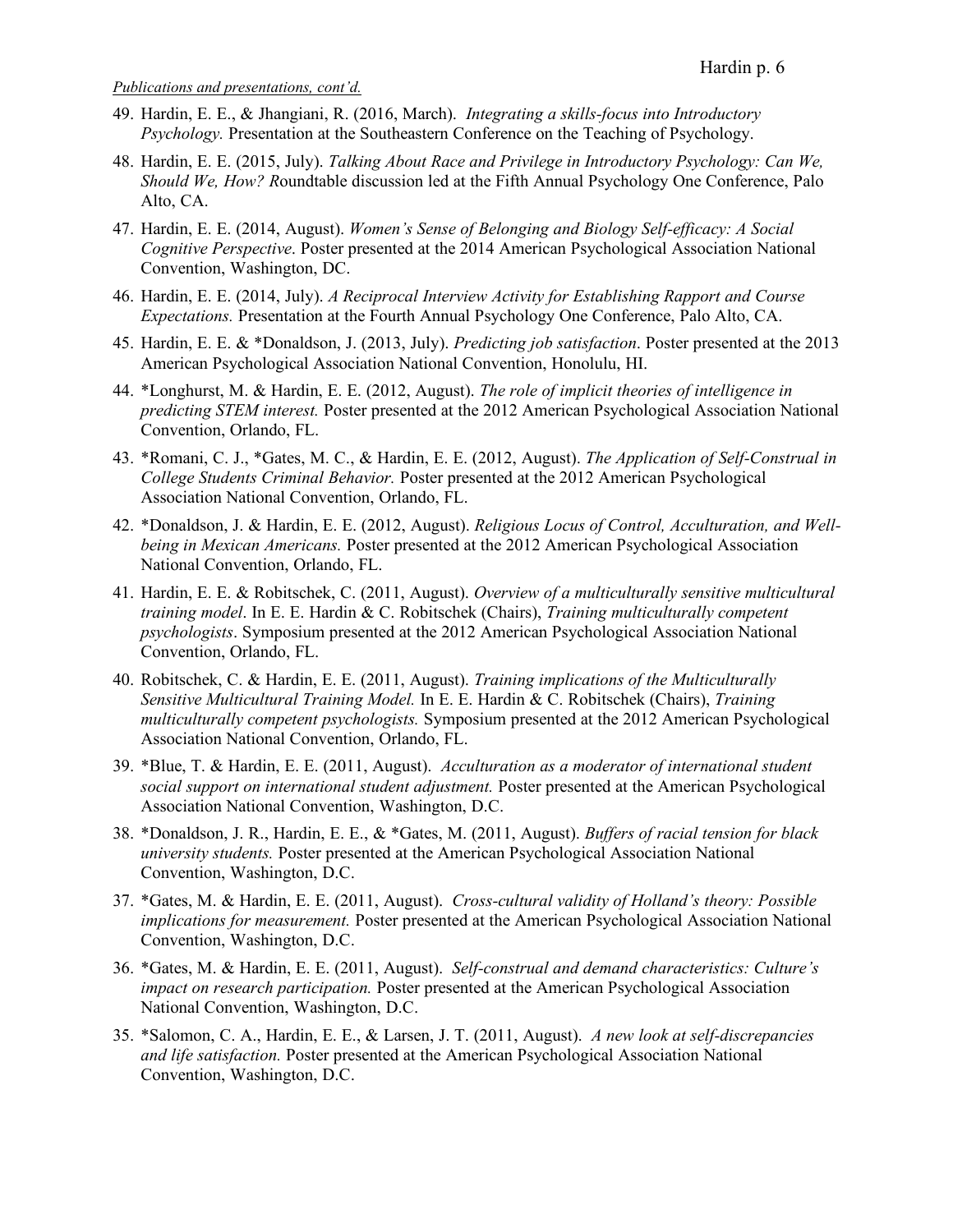- 34. Hardin, E. E. (2010, August). *The next big question about the cultural validity of vocational theories: The Cultural Lens Approach.* In W. B. Walsh (Chair). *The Next Big Questions In Vocational Psychology.* Symposium presented at the American Psychological Association National Convention, San Diego, CA.
- 33. \*Gates, M., \*\*Newkirk, J., & Hardin, E. E. (2010, August). *Self-construal, racial identity, and wellbeing among Black students.* Poster presented at the American Psychological Association National Convention, San Diego, CA.
- 32. \*Varghese, F. P., Hardin, E. E., & Morgan, R. D. (2009, August*). Factors influencing offender employability.* In Varghese, F. P. & Medlock, E. (Co-Chairs). *Post-release offender employment: Barriers, interventions, and implications for social justice.* Symposium presented at the annual meeting of the American Psychological Association in Toronto, Canada.
- 31. Herman, A. D., Foster, D. A., & Hardin, E. E. (2009, May). *Does the first week of class matter? A quasi-experimental investigation.* Poster presented at the Midwestern Psychological Association's 81st Annual Meeting, Chicago, IL.
- 30. \*Hoang, U. & Hardin, E. E. (2008, August). *Promoting mental health in older adults.* Poster presented at the APA National Convention, Boston, MA.
- 29. \*Rodriguez-Siuts, S. & Hardin, E. E. (2008, August) *Acculturative self-efficacy as a predictor of cultural adjustment and success.* Poster presented at the APA National Convention, Boston, MA.
- 28. \*Varghese, F. P., \*Bauer, R., Hardin, E. E., & \*\*Gevara, J. R. (2008, August). *Effects of drugpossession conviction on employability.* Poster presented at the APA National Convention, Boston, MA.
- 27. Foster, D. A., Hermann, A. D., & Hardin, E. (2008, April). *A socialization activity's effect on reactions to psychological contract breach/fulfillment.* Poster presented at the Twenty-Third Annual Conference of the Society for Industrial and Organizational Psychology, San Francisco, California.
- 26. \*Blue, T., & Hardin, E. E. (2008, March). *International student Adjustment: A follow-up to intra/interpersonal factors that predict better outcomes.* Poster presented at the International Counseling Psychology Conference, Chicago, IL.
- 25. Hardin, E. E., \*Blue, T., & \*Friedman, A. (2008, March). *Changing views of intelligence: Effects on career exploration.* Poster presented at the International Counseling Psychology Conference, Chicago, IL.
- 24. Robitschek, C., \*Ashton, M., & Hardin, E. E. (2008, March). *Applying a Culturally Expanded Perspective of Super's Theory to Latinas/os.* In E. E. Hardin (Chair), *Applying Culturally Expanded Perspectives of Traditional Career Theories with Latinas/os.* Symposium presented at the International Counseling Psychology Conference, Chicago, IL.
- 23. \*Varghese, F. P., Hardin, E. E., & Morgan, R. (2008, March). *The employability of inmates using Social Cognitive Career Theory.* Poster presented at the International Counseling Psychology Conference, Chicago, IL.
- 22. Vasquez, J., Navarro, R. L., & Hardin, E. E. (2008, March). *Applying a culturally expanded perspective of Holland's theory to Latinas/os.* In E. E. Hardin (Chair), *Applying Culturally Expanded Perspectives of Traditional Career Theories with Latinas/os.* Symposium presented at the International Counseling Psychology Conference, Chicago, IL.
- 21. Hardin, E. E. & Larsen, J. T. (2008, January). *Is happiness being who you want to be or liking who you are?* Paper presented at the annual meeting of Social Psychologists in Texas, Lubbock, TX.
- 20. \*Blue, T. M. & Hardin, E. E. (2007, August). *International Student Subjective Well-being: Contributions of the Types of Adjustment*. Poster presented at the 115th Annual Convention of the American Psychological Association, San Francisco, CA.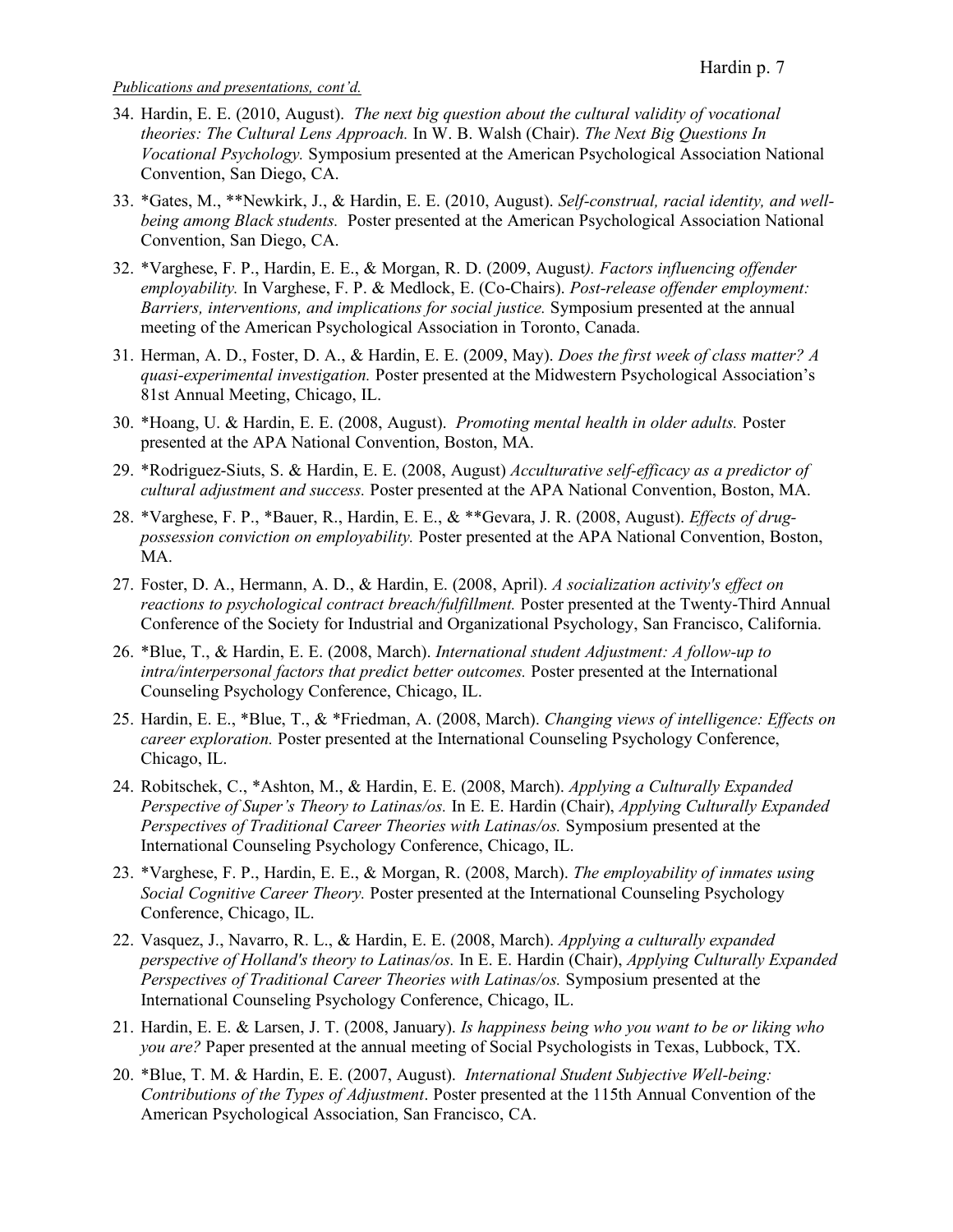- 19. Hardin, E. E. (2007, August). *Cultural Validity of Holland's Theory Revisited.* In E. E. Hardin (Chair), *Cultural Validity of Career Theories: A New Perspective.* Symposium presented at the 115th Annual Convention of the American Psychological Association, San Francisco, CA.
- 18. \*Varghese, F. P., Hardin, E. E., & \*Bauer, R. (2007, June). *Criminal history and race: Do they affect employment? Perceptions of Undergraduate students*. Poster presented at the North American Correctional and Criminal Justice Psychology Conference, Ottawa, Canada.
- 17. \*Varghese, F. P., Hardin, E. E., \*Bauer, R. D. (2007, April). *Criminal History and Race: Do they affect employment?* Poster Presented at the Mental Health and Corrections Consortium, Kansas City, Missouri.
- 16. \*Blue, T. M. & Hardin, E. E. (2006, August). *International student adjustment: Intra/interpersonal factors that predict better outcome.* Poster presented at the 114th annual convention of the American Psychological Association, New Orleans, LA.
- 15. Hardin, E. E. & Larsen, J. T. (2006, August). *Is Happiness Being Who You Want to Be or Liking Who You Are?* Poster presented at the 114th annual convention of the American Psychological Association, New Orleans, LA.
- 14. Robitschek, C. & Hardin, E. E. (2006, August). *Mexican American College Students: Personal Growth Initiative and Multidimensional Well-Being.* In D. B. Singley (Chair), *Multiculturalism and Positive Psychology---Riding the Fourth and Fifth Waves.* Symposium conducted at the 114th annual convention of the American Psychological Association, New Orleans, LA.
- 13. Zhang, H., Leong, F. T. L., & Hardin, E. E. (2006, August). *Psychometric Evaluation of Loss of Face Scale.* Poster presented at the 114th annual convention of the American Psychological Association, New Orleans, LA.
- 12. \*Varghese, F. P., Hardin, E. E., Morgan, R. D. (2006, May). *Job barriers of inmates: The role of Social Cognitive Career Theory and racial differences on the perceived job barriers of inmates.* Poster Presented at the Mental Health and Corrections Consortium, Kansas City, Missouri.
- 11. Hardin, E. E. (2005, August). *Use of PowerPoint in College Lecture Classes: A Controlled Investigation of Its Impact on Student Learning and Attitudes.* Poster presented at the 113th annual convention of the American Psychological Association, Washington, DC.
- 10. Hardin, E. E., \*Varghese, F. P., \*Tran, U. V., & \*\*Carlson, A. Z. (2005, August). *Anxiety and Career Exploration: Gender Differences in the Role of Self-Construal.* Poster presented at the 113th annual convention of the American Psychological Association, Washington, DC.
- 9. \*Tran, U. V. & Hardin, E. E. (2005, August). *Self-Presentation and Social Anxiety: The Effect of Self-Construal.* Poster presented at the 113th annual convention of the American Psychological Association, Washington, DC.
- 8. \*Varghese, F. P. & Hardin, E. E. (2005, August). *Extrinsic and Intrinsic Religiousness and Their Relationship to Acculturation and Help-Seeking Among Asian Indian Pentecostals.* Poster presented at the 113th annual convention of the American Psychological Association, Washington, DC.
- 7. Hardin, E. E. & Leong, F. T. L. (July, 2004). *Exploring the Relevance of Multidimensional Self-Construal.* Poster presented at the Annual Convention of the Asian American Psychological Association, Honolulu, Hawaii.
- 6. Hardin, E. E., \*Bayer, I. K., \*Nixon, A. E., & Robitschek, C. (August, 2003). *Self-discrepancy and Distress: The Role of Personal Growth Initiative.* Poster presented at the 111th annual convention of the American Psychological Association, Toronto, Ontario.
- 5. Hardin, E. E. & Leong, F. T. L. (2002, August). *Self-discrepancies among Asian and European Americans: Implications for emotional distress.* Poster presented at the 110th annual convention of the American Psychological Association, Chicago, Illinois.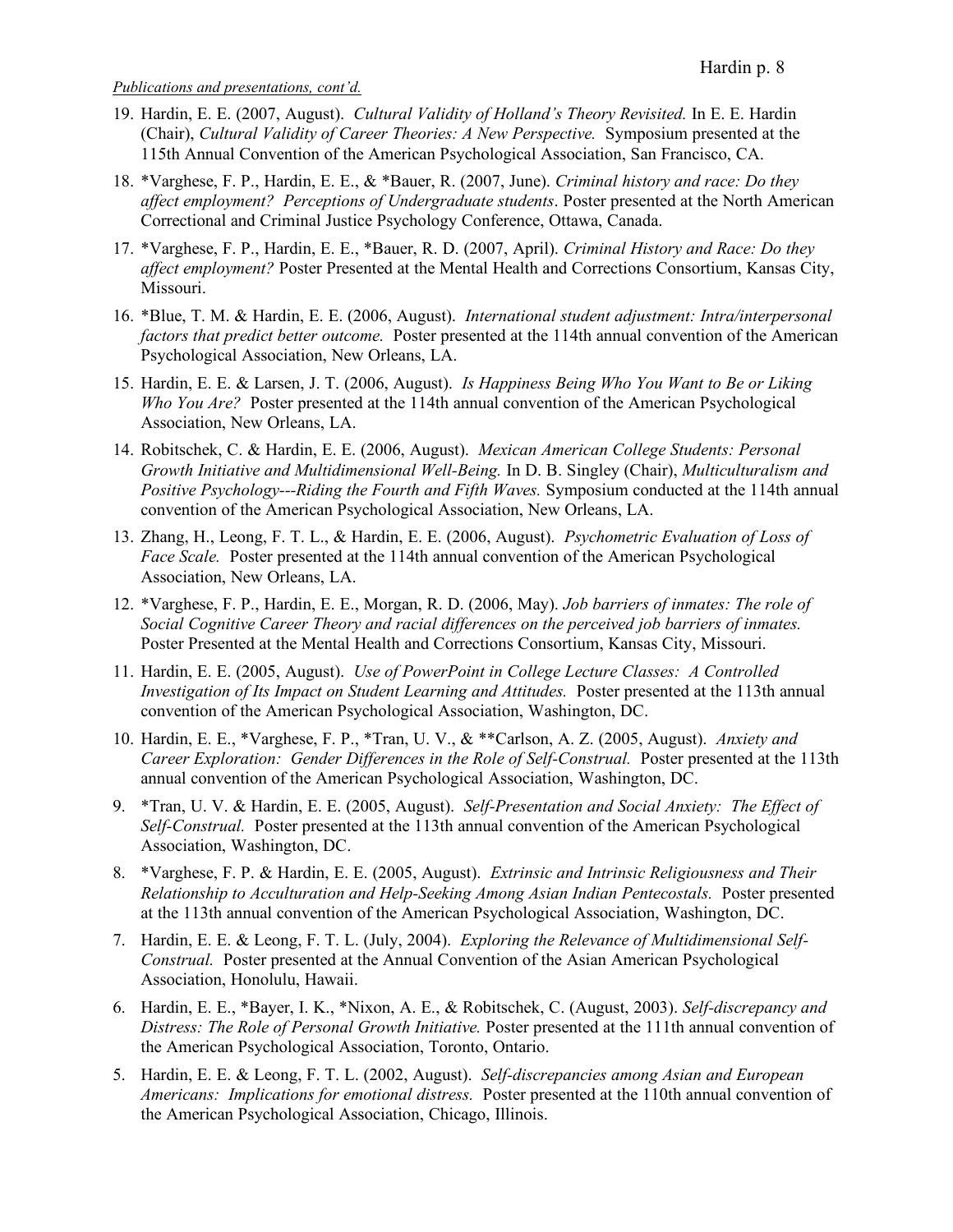- 4. Hartung, P. J., Fouad, N. A., Leong, F. T. L., & Hardin, E. E. (2002, August). *Cultural value orientation, family expectations, and career development.* Poster presented at the 110th annual convention of the American Psychological Association, Chicago, Illinois.
- 3. Hardin, E. E. & Leong, F. T. L. (2000, August). *Psychometric evaluation of the DMI: Implications for career assessment.* Poster presented at the 108th Annual Convention of the American Psychological Association, Washington, D.C.
- 2. Hardin, E. E., Leong, F. T. L., Chou, E., & Bhagwat, A. (2000, August). *Validity of the Self-Construal Scale with Asian Americans.* Poster presented at the Annual Convention of the Asian American Psychological Association, Washington, D.C.
- 1. Hardin, E. E., Leong, F. T. L., & Osipow, S. H. (1999, August). *Cultural Relativity in the Conceptualization of Career Maturity: The Role of Acculturation and Self-Construal.* Poster presented at the 107th Annual Convention of the American Psychological Association, Boston, Massachusetts.

# **GRANT ACTIVITY**

# **Funded Applications - ACTIVE**

- 8. National Science Foundation ADVANCE Adaptation Award 1760382 *ASCEND: Adaptations for a Sustainable Climate of Excellence and Diversity* Role: Co-Principal Investigator Funding Dates: 9/1/2018– 8/31/2021 Total budget: \$713,763
- 7. National Science Foundation Scholarships in Science, Technology, Engineering, and Mathematics (S-STEM) Award 1643393 *Collaborative Research: ASPIRE: Appalachian Students Promoting the Integration of Research in Education* Role: Lead Principal Investigator Funding Dates: 9/15/2016 – 8/31/2021 Total UTK budget: \$2,879,836; Total combined award: \$ 4,999,967
- 6. National Institute of Health, Science Education Partnership Award (SEPA) 1R25OD020231 (years 1-3) / R25 GM129177 (Years 4 & 5, NCE) *PIPES: Possibilities in Postsecondary Education and Science among rural Appalachian youth* Role: Co-Principal Investigator Funding Dates: 5/31/2015 – 6/30/2020 Total budget: \$962,134

# **Funded Applications - Previous**

- 5. Appalachian Regional Commission, via the East Tennessee Development District ARC Contract No. TN-18571-16 *PiPES Community Program* Role: Co-Principal Investigator Funding Dates: 9/1/2016 – 6/1/2018 Total budget: \$53,902
- 4. Texas Tech University Arts and Science Research Council Research Enrichment Fund (REF) Grant *How Therapy Affects Self-discrepancies*  Role: Principal Investigator Funding Dates: Spring, 2008 – Summer 2009 Total direct costs: \$34,396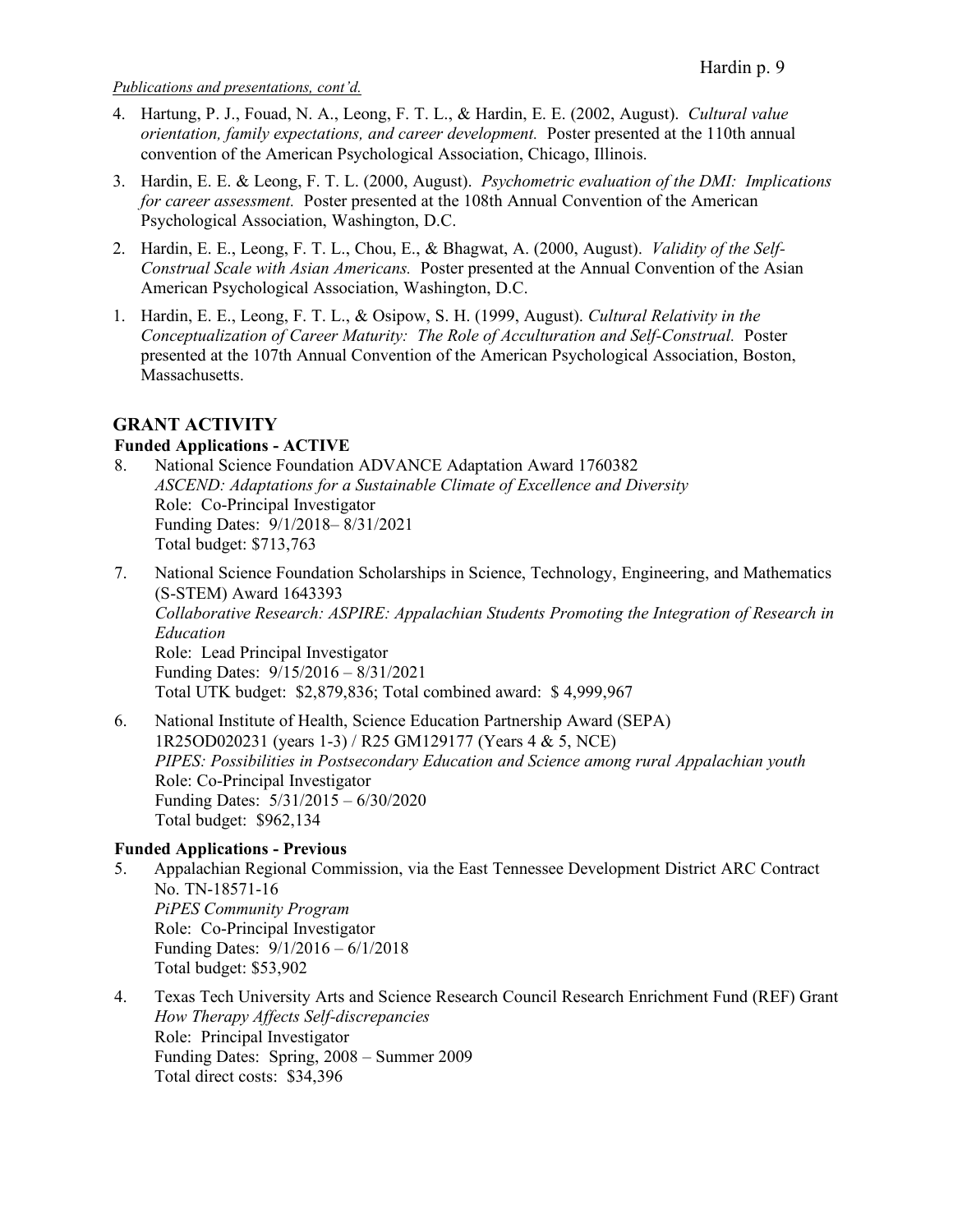*Grant Activity, cont'd.*

- 3. Texas Tech University Big XII Travel Grant Role: Principal Investigator Funding Dates: Spring, 2006 Total direct costs: \$2,500
- 2. TTU Arts and Science Research Council Research Enhancement Fund (REF) Grant *Self-discrepancies in Context*  Role: Principal Investigator Funding Dates: September 1, 2005 – August 31, 2006 Total direct costs: \$3,500
- 1. TTU Teaching and Learning Technology Center (TLTC) Faculty Incentive Grant *The Impact of Visual-Display Based Lecture Presentations In Introductory Psychology* Role: Principal Investigator Funding Dates: September 1, 2003 – August 31, 2004 Total direct costs: \$9,999

### **Pending Applications**

1. National Institute of Health, Science Education Partnership Award (SEPA) *Imaging Possibilities: More Possibilities in Postsecondary Education and Science among rural Appalachian youth* Role: Co-Principal Investigator Submitted: July 9, 2019 Funding Dates: 7/1/2020 – 6/30/2025 Total funds requested: \$1,348,285

#### **Unfunded Applications**

- 19. National Science Foundation ADVANCE Institutional Transformation grant *TRANSCEND: Transforming the Campus Climate to Foster Excellence and Diversity* Role: Co-Principal Investigator Funding Dates: 9/1/2016 – 8/31/2021 Total funds requested: \$3,168,152
- 18. Howard Hughes Medical Institute *VolsStages (Steps to Achieve Goals & Excel in Science)* Role: Co-Principal Investigator Funding Dates: 9/1/2014 – 8/31/2019 Total funds requested: \$2,500,000
- 17. National Science Foundation ADVANCE Institutional Transformation grant *TRANSCEND: Tennessee Recruiting & Networking Strategies for Career Enhancement & Development* Role: Co-Principal Investigator Funding Dates: 9/1/2014 – 8/31/2019 Total funds requested: \$3,603,067
- 16. National Institute of Health (National Institute for General Medical Sciences (NIGMS) R01) *Promoting postsecondary educational opportunities in the biomedical research sciences among rural Appalachian youth* Role: Lead Principal Investigator Funding Dates: 7/1/2014 – 6/30/2018 Total funds requested: \$1,385,417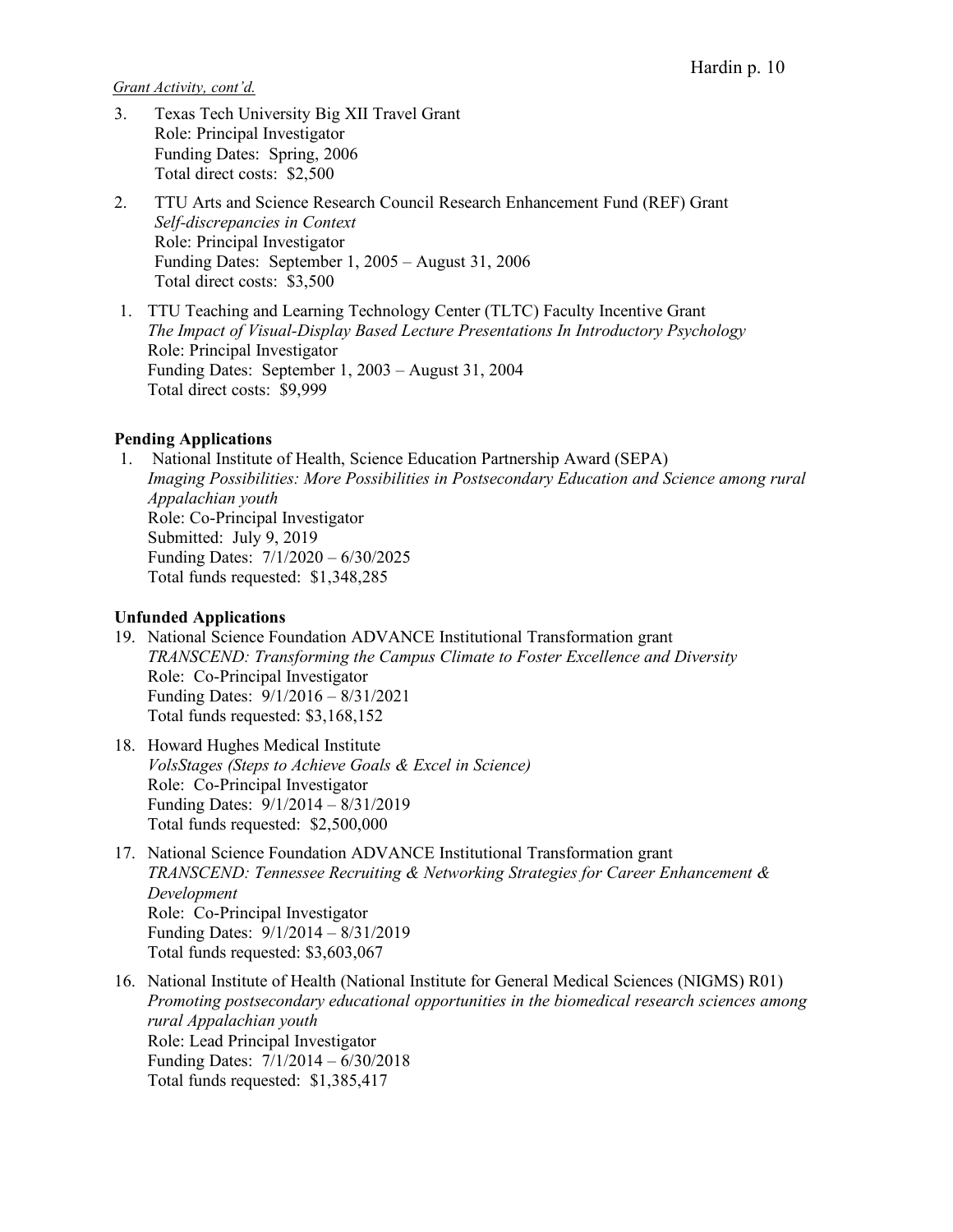*Grant Activity, cont'd.*

- 15. National Institute of Health (National Institute for General Medical Sciences (NIGMS) R01) *Implicit Theories of Intelligence in Gateway Pipeline Courses* Role: Lead Principal Investigator Funding Dates: 8/1/2012 – 7/31/2016 Total funds requested: \$971,675
- 14. National Science Foundation (Science, Technology, Engineering, and Mathematics Talent Expansion Program (STEP) Type 1 proposal) *Sealing a Leaky Pipeline: Developing BASIC (Bridge And Support Involving Clickers) Courses in the Collegiate STEM Classroom* Role: Key Personnel Funding Dates: September 1, 2012 - August 31, 2017 Total funds requested: \$2,062,173
- 13. National Science Foundation (Science, Technology, Engineering, and Mathematics Talent Expansion Program (STEP) Type 2 proposal) *Increasing interest in STEM: School-wide change through involvement in high profile scientific research* Role: Co-Principal Investigator Funding Dates: July 1, 2012 – June 30, 2014 Total funds requested: \$1,499,925
- 12. National Science Foundation (Transforming Undergraduate Education in Science, Technology, Engineering and Mathematics Program) *Incorporating a Virtual Classroom-Based Procedural Model of Small Group Communication Problem Solving into the Undergraduate Mathematics Curriculum*  Role: Key Personnel Funding Dates: January 1, 2012 – December 31, 2014
- 11. Institute of Education Sciences (IES), U.S. Department of Education (Education Policy, Finance, and Systems Program) *Teaching students to expect and value success: Developing an intervention to change beliefs about intelligence and work* (Resubmission) Role: Lead Principal Investigator Funding dates: August 2011 – July 2014 Total direct costs requested: \$1,261,037
- 10. National Science Foundation (Measurement, Methodology, and Statistics Panel) *COLLABORATIVE RESEARCH: Development of the Multidimensional Self-Construal Scale* Role: Lead Principal Investigator Funding dates: June 2011 – May 2014 Total direct costs requested (TTU): \$98,984
- 9. Institute of Education Sciences (IES), U.S. Department of Education (Education Policy, Finance, and Systems Program) *Teaching students to expect and value success: Developing an intervention to change beliefs about intelligence and work* (Resubmission) Role: Lead Principal Investigator Funding dates: August 2011 – July 2014 Total direct costs requested: \$1,261,037
- 8. National Science Foundation (Measurement, Methodology, and Statistics Panel) *COLLABORATIVE RESEARCH: Development of the Multidimensional Self-Construal Scale* Role: Lead Principal Investigator Funding dates: June 2011 – May 2014 Total direct costs requested (TTU): \$98,984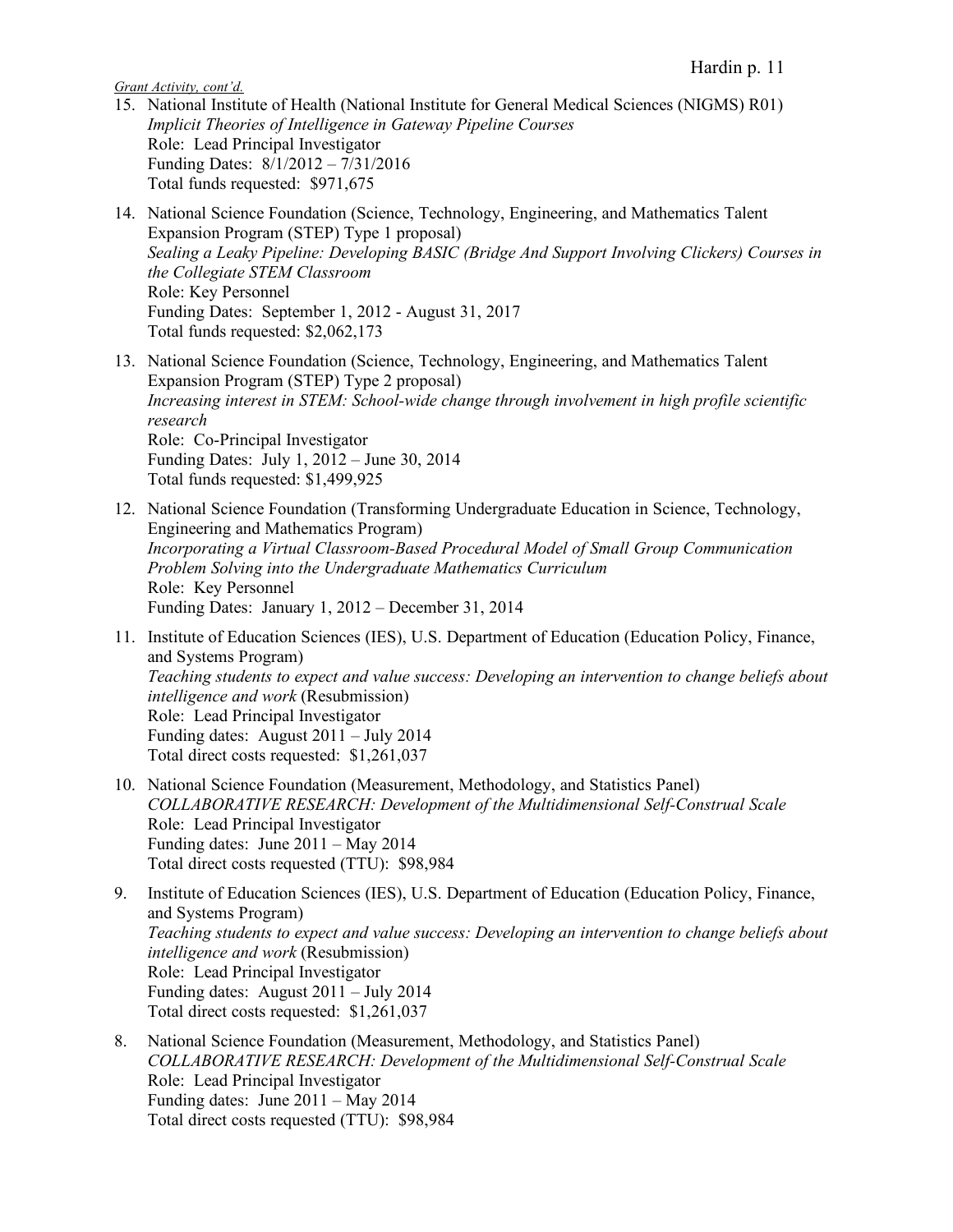*Grant Activity, cont'd.*

- 7. Institute of Education Sciences (IES), U.S. Department of Education (Middle and High School Reform Program) *Teaching students to expect and value success: Developing an intervention to change beliefs about intelligence and work (Resubmission)* Role: Lead Principal Investigator Funding dates: June 2010 – May 2013 Total direct costs requested: \$809,217
- 6. National Institute of Health (NIH) Challenge Grant *Development of the Multidimensional Self-Construal Scale* Role: Lead Principal Investigator: Erin E. Hardin Funding dates: October 2009 – September 2011 Total direct costs requested: \$351,288
- 5. Institute of Education Sciences (IES), U.S. Department of Education (Middle and High School Reform Program) *Teaching students to expect and value success: Developing an intervention to change beliefs about intelligence and work* Role: Lead Principal Investigator Funding dates: August 2009 – July 2012 Total direct costs requested: \$735,323
- 4. Texas Tech University Education Research Initiative (ERI) Grant *Giving At-Risk Students Academic and Career Tools for Tomorrow: A Collaborative Research-Intervention Project.*  Role: Lead Principal Investigator Submission date: 7/17/2008 Amount requested: \$124,395
- 3. Texas Tech University Education Research Initiative (ERI) Grant *Giving At-Risk Students Academic and Career Tools for Tomorrow: A Collaborative Research-Intervention Project.*  Role: Lead Principal Investigator Submission date: 11/14/2007 Amount requested: \$164,465
- 2. Texas Tech University Teaching and Learning Technology Center (TLTC) Faculty Incentive Grant *Use of a reciprocal interview technique to establish an instructor-student psychological contract: A controlled study of the effects on student and instructor outcomes* Role: Principal Investigator Submission date: February, 2005 Amount requested: \$9,708
- 1. National Institute of Health (National Institute for Child Health and Human Development (NICGD; R01 proposal) *Personal growth initiative and well-being* Role: Co-Principal Investigator Submission date: January, 2005 Amount requested: \$483,000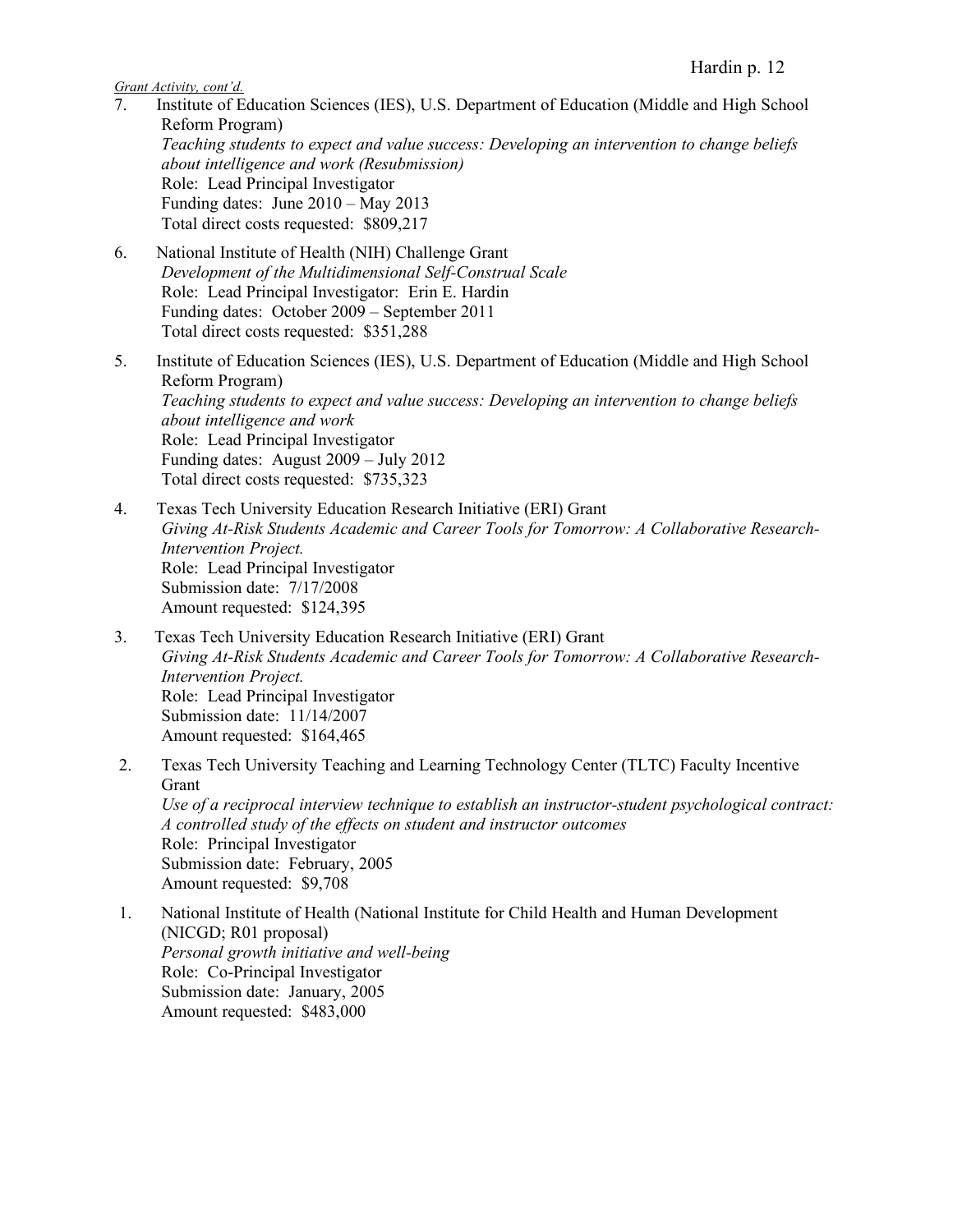# **TEACHING EXPERIENCE**

## **Graduate**

College Teaching (PSY 528; University of Tennessee) College Teaching Practicum (PSY 529; University of Tennessee) Advanced Practicum (PSY 674; University of Tennessee) Clinical Supervision (PSY 673; University of Tennessee) Supervision and Consultation Seminar (PSY 5105; Texas Tech University) Supervision Practicum (PSY 5205; Texas Tech University) Multicultural Counseling Seminar (PSY 5396; Texas Tech University) Advanced Counseling Practicum (PSY 5002; Texas Tech University) Practicum in the Teaching of Psychology (PSY 5001; Texas Tech University) Colloquium on the Teaching of Psychology (PSY 5101; Texas Tech University) Seminar on the Teaching of Psychology (PSY 695.07; The Ohio State University)

### **Undergraduate**

General Psychology (PSYC 110; University of Tennessee) Honors Seminar (PSYC 347; University of Tennessee) Internship in Psychology (PSYC 396N; University of Tennessee) Supervised Research / Field Experience (PSYC 399; University of Tennessee) Honors General Psychology (PSY H1300; Texas Tech University) Tech Transition: Freshman Seminar (IS1100; Texas Tech University) Practicum in Peer Mentoring (PSY 4342; Texas Tech University) Introduction to Social Psychology, Writing Intensive (PSY 367; The Ohio State University) General Psychology (PSY 100; The Ohio State University)

### **Other**

English as a Second Language (Okazaki, Japan, 1994 – 1995; Nanjing, China, 1992)

#### **Refereed Syllabi Published**

Hardin, E. E. (2018). Supervised Research / Field Work. In the Office of Teaching Resources in Psychology, *Project Syllabus*. Society for the Teaching of Psychology (Division 2, American Psychological Association). Available at:

http://teachpsych.org/resources/Documents/otrp/syllabi/eh18resfldwrk.pdf

Hardin, E. E. (2004). Seminar on the teaching of psychology. In the Office of Teaching Resources in Psychology, *Project Syllabus*. Society for the Teaching of Psychology (Division 2, American Psychological Association). Available at:

http://www.apadiv2.org/otrp/syllabi/syllabi.php?category=teaching

Hardin, E. E., Carrasco, G., & Mather, R. (2004). Practicum in teaching psychology. In the Office of Teaching Resources in Psychology, *Project Syllabus*. Society for the Teaching of Psychology (Division 2, American Psychological Association). Available at: http://www.apadiv2.org/otrp/syllabi/syllabi.php?category=teaching

# **HONORS AND AWARDS**

#### Research Awards

- 2020 *Chancellor's Award for Success in Multidisciplinary Research*, University of Tennessee
- 2018 *Senior Excellence in Research/Creative Achievement Award*, College of Arts & Sciences, University of Tennessee
- 2015 *Quest Scholar of the Week* (Week of 8/10/2015), University of Tennessee
- 2001 *Graduate Student Research Award,* Society for Vocational Psychology.

#### Teaching Awards

2020 *Alexander Prize*, University of Tennessee.

(The Alexander Prize is named for former UT President and State Senator Lamar Alexander and his wife, Honey, to honor a faculty member who is "an exceptional undergraduate teacher whose scholarship is also distinguished.")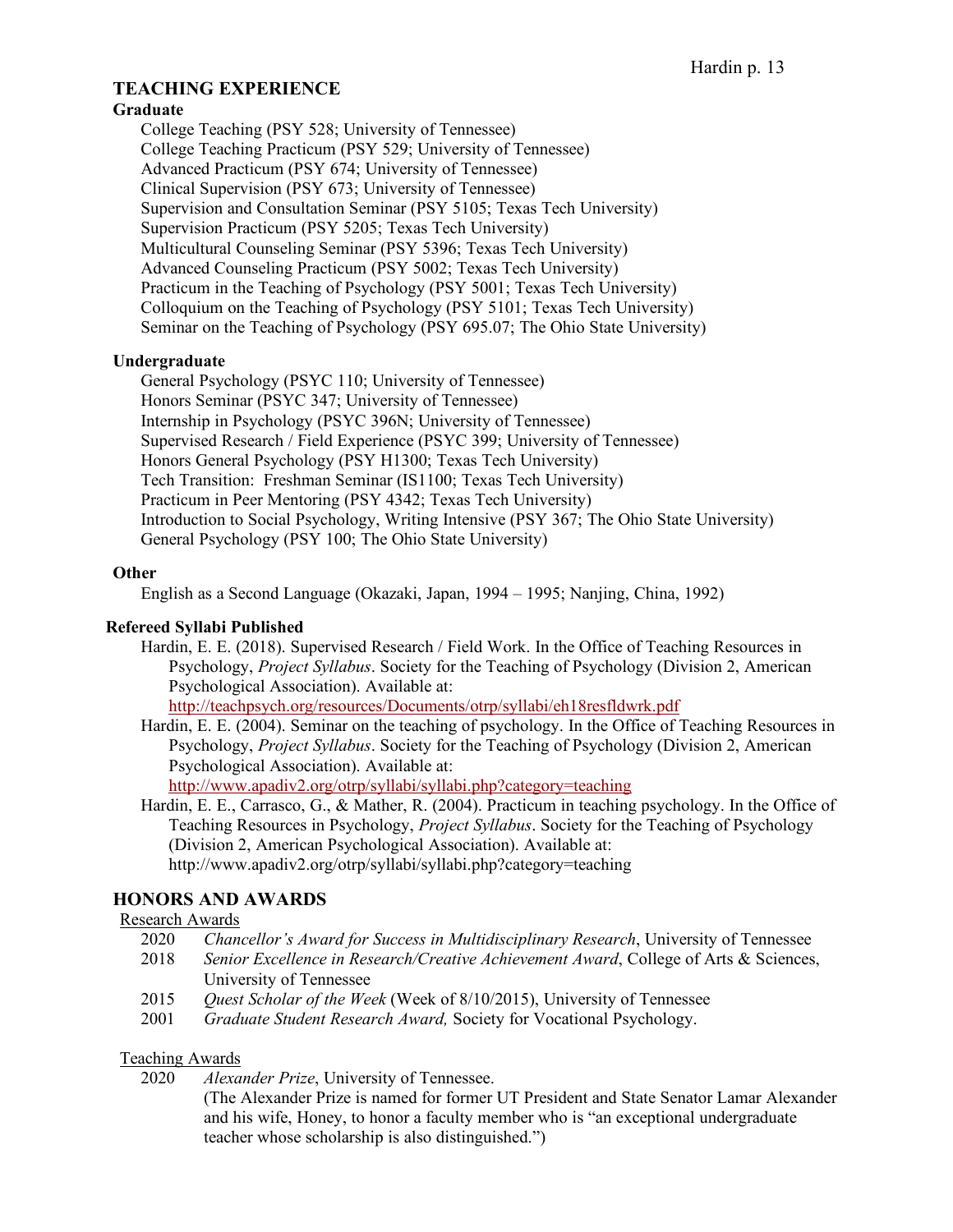*Honors and awards, cont'd.*

- 2018 *James R. and Nell W. Cunningham Outstanding Teaching Award*, College of Arts & Sciences, University of Tennessee
- 2016 *Robert S. Daniel Teaching Excellence Award,* Society for the Teaching of Psychology (Division 2 of the American Psychological Association)
- 2015 *Senior Faculty Outstanding Teaching Award,* College of Arts & Sciences, University of Tennessee
- 2015 *Outstanding Undergraduate Instructor*, Department of Psychology, University of Tennessee
- 2013 *Graduate Education Award*, Department of Psychology, University of Tennessee
- 2012 *President's Excellence in Teaching Award*, Texas Tech University
- 2011 *Professing Excellence Award*, student-nomination based teaching award, University Student Housing, Texas Tech University
- 2011 Winner, *Teaching Ethics* Competition, IS-1100, Texas Tech University
- 2009 Winner, *Innovative Teaching* Competition, IS-1100, Texas Tech University
- 2008 *Professing Excellence Award*, student-nomination based teaching award, University Student Housing, Texas Tech University
- 2005 Elected to Membership in the *Teaching Academy*, Texas Tech University
- 2000 *Graduate Associate Teaching Award*, the Graduate School at The Ohio State University.
- 2000 *Teaching Excellence Award*, General Psychology, The Ohio State University.
- 1999 *Distinguished Teaching Award*, General Psychology, The Ohio State University.
- 1998 *First Year Teaching Development Award*, General Psychology, The Ohio State University.

#### Other Awards

- 2016 *Outstanding Service Award,* College of Arts & Sciences, University of Tennessee
- 2000 *Multiple Year Distinguished University Fellowship*, The Ohio State University
- 1996 *Multiple Year Distinguished University Fellowship*, The Ohio State University.
- 1994 Phi Beta Kappa

#### **ORGANIZATIONS AND ADDITIONAL PROFESSIONAL ACTIVITIES Memberships in Professional Associations**

American Psychological Association (APA) Division 2, Society for the Teaching of Psychology Division 9, Society for the Psychological Study of Social Issues (SPSSI) Division 17, Society of Counseling Psychology Society for Vocational Psychology Section on Ethnic and Racial Diversity Association for Psychological Science (APS)

**Editorial / Review Service**

| Guest editor, Journal of Career Development special issue on Career         |
|-----------------------------------------------------------------------------|
|                                                                             |
| Guest editor, <i>Psychology Learning and Teaching</i> special issue on Open |
|                                                                             |
|                                                                             |
|                                                                             |
|                                                                             |
|                                                                             |
|                                                                             |
|                                                                             |
|                                                                             |

#### **Ad Hoc Reviewer, journals and grants**

| 2019 | European Journal of Psychological Assessment |
|------|----------------------------------------------|
| 2018 | Psychology Learning and Teaching             |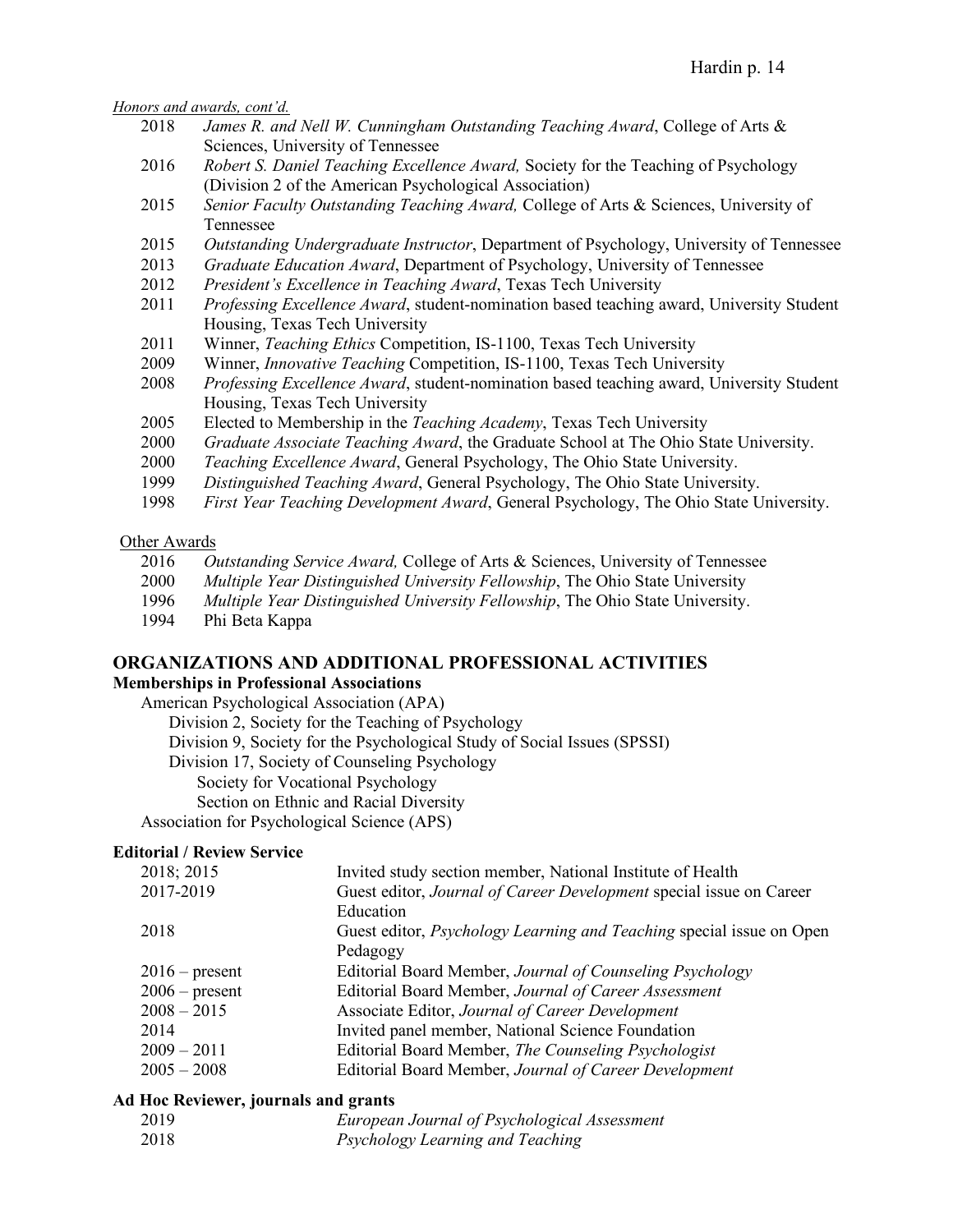Hardin p. 15

| <u>Service, cont'd.</u> |                                                                       |
|-------------------------|-----------------------------------------------------------------------|
| $2017$ - present        | Journal of Vocational Behavior                                        |
| 2017                    | Personality & Social Psychology Bulletin                              |
| 2015; 2019              | American Psychologist                                                 |
| 2013                    | Social Psychology panel, National Science Foundation, grant review    |
| 2010, 2011, 2014        | Asian American Journal of Psychology                                  |
| 2010, 2011              | Development and Psychopathology                                       |
| 2010                    | Personality and Social Psychology Review                              |
| 2008                    | Social Sciences & Humanities Research Council of Canada, grant review |
| 2008                    | Cognitive Therapy and Research                                        |
| $2007 - 2008$           | The Counseling Psychologist                                           |
| 2006                    | Journal of Vocational Behavior                                        |
| $2006 - 2007$           | <b>Behavior Therapy</b>                                               |
| 2005                    | Journal of Clinical and Consulting Psychology (APA Journal)           |
| $2005 -$ Present        | Journal of Cross-Cultural Psychology                                  |
| $2004 -$ Present        | Cultural Diversity and Ethnic Minority Psychology (APA Journal)       |
| $2003$ – Present        | Journal of Counseling Psychology (APA Journal)                        |
| $2005 - 2006$           | Journal of Career Assessment                                          |
| 2001                    | Asian Journal of Social Psychology                                    |
|                         |                                                                       |

# **SERVICE ACTIVITIES**

# **National**

| $2018$ - present      | Invited Member, General Psychology Initiative, Teacher Training sub-                       |
|-----------------------|--------------------------------------------------------------------------------------------|
|                       | committee, APA Committee on Associate and Baccalaureate Education                          |
|                       | (CABE)                                                                                     |
| $2017$ – present      | Invited Member, Organizing committee for the National Institute on the                     |
|                       | Teaching of Psychology (NITOP)                                                             |
| $2010 - 2018$         | Member, APA Division 17 (Society for Counseling Psychology)                                |
|                       | <b>Development Committee</b>                                                               |
| 2017                  | Invited Member, "Badges" working group, APA Committee on Associate                         |
|                       | and Baccalaureate Education (CABE)                                                         |
| $2015 - 2017$         | Invited Member, Advisory board, VP for Scientific Affairs, APA Division 17                 |
|                       | (Society for Counseling Psychology)                                                        |
| $2014 - 2015$         | Appointed Member, APA Division 2 (Society for the Teaching of                              |
|                       | Psychology) Presidential Skills Matter Taskforce                                           |
| $2005 - 2008$         | Member, Division 17 Program Committee, American Psychological                              |
|                       | <b>Association National Convention</b>                                                     |
| 2003; 2004; 2007      | Reviewer, student poster submissions, Society for Vocational Psychology,                   |
|                       | Division 17, American Psychological Association                                            |
| $2003 - 2004$         | Student Volunteer Coordinator, Hospitality Suite Committee, Division 17,                   |
|                       | American Psychological Association                                                         |
| University            |                                                                                            |
| Jan. 2015 - Apr. 2017 | Chair, General Education Taskforce, UTK                                                    |
| Aug. $2014$ – present | Member, General Education Assessment Taskforce, UTK                                        |
| May $2014 - 2017$     | Member, Math camp assessment team, UTK                                                     |
| Sept. 2015            | Invited panel member, "Teaching Big: A Faculty Dialogue about Engaging                     |
|                       | Large Enrollment Classes"                                                                  |
| Aug. 2014             | Invited presenter, New Faculty Orientation Mentoring workshop, UTK                         |
| Feb $2014$ – present  | Member, Provost's task force on Mentoring, UTK                                             |
| Jan. $2013$ – present | Member, University Teaching and Learning Community (UTLC), UTK                             |
|                       | Aug. 2013 - Dec. 2013 Member, Provost's SAIS task force, UTK                               |
| Nov. 2012             | Invited presenter, Lecture Well Series, TTU Teaching, Learning and                         |
|                       | Professional Development Center (TLPDC)                                                    |
|                       | Jan. 2009 – June 2012 Chair, Social and Behavioral Sciences Core Curriculum Committee, TTU |
|                       |                                                                                            |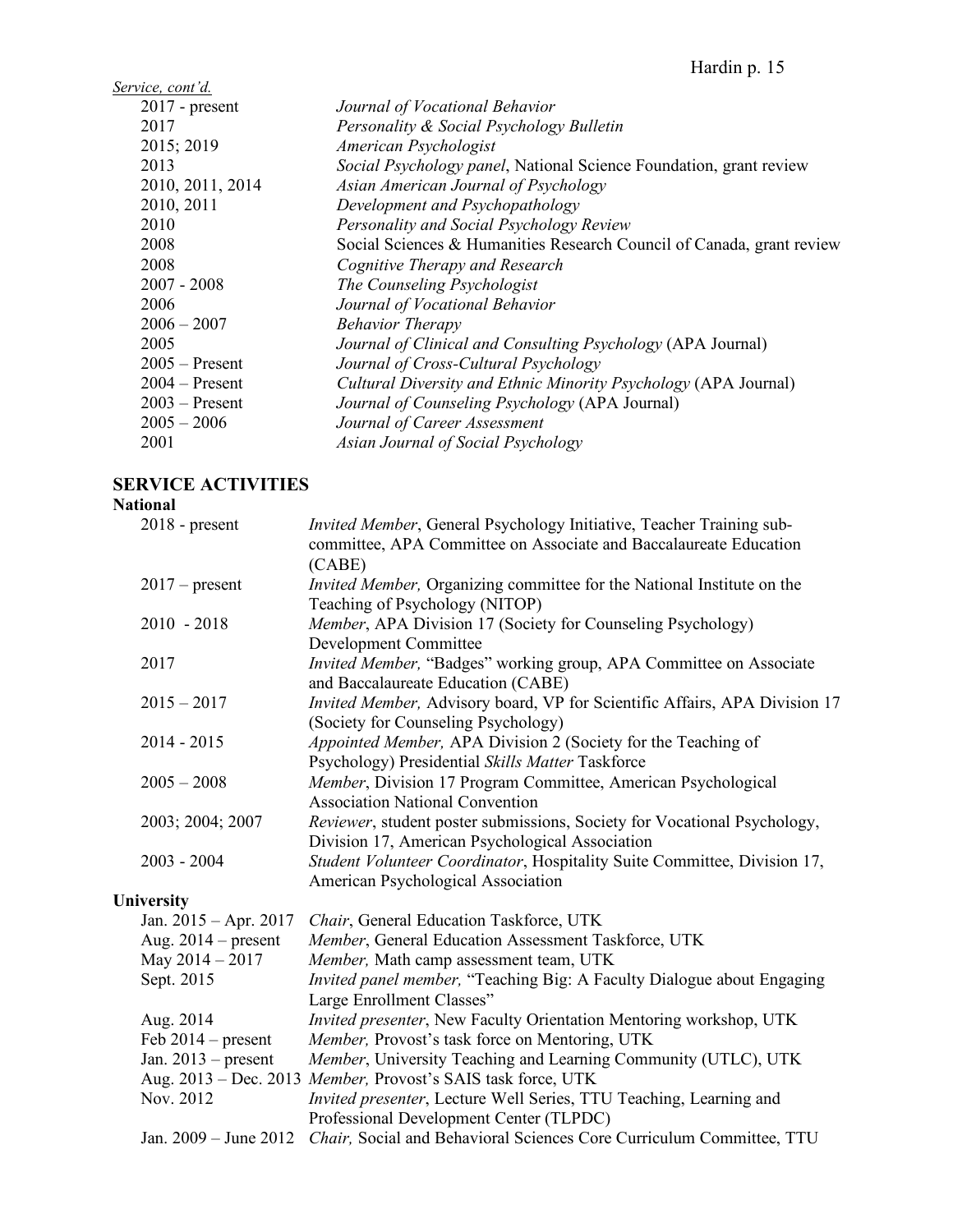| Service, cont'd.      |                                                                                         |
|-----------------------|-----------------------------------------------------------------------------------------|
|                       | Jan. 2009 - June 2012 Member, Core Curriculum Steering Committee, TTU                   |
| Aug. 2010             | <i>Invited presenter, 24<sup>th</sup>Annual New TA Orientation Workshop, College of</i> |
|                       | Arts and Sciences: Faculty Perspectives on College Teaching                             |
|                       | May 2007, 2008, 2009 Invited Interviewer, Teaching Effectiveness and Career enHancement |
|                       | (TEACH) Fellow exit interviews.                                                         |
| March 2009            | Invited presenter, College of Mass Communications brown bag series: Using               |
|                       | PowerPoint in Teaching                                                                  |
| Feb. 2009, 2012       | Invited presenter, MentorTech Colossal Careers Informational                            |
| Aug. $2008 - 2011$    | Appointed Member, University Discipline Committee                                       |
| Aug. 2008 - 2011      | Appointed Member, Bookstore Advisory Committee                                          |
| Aug. 2008 - Jan. 2009 | Appointed Member, Social and Behavioral Sciences Core Curriculum                        |
|                       | Committee                                                                               |
| Aug. 2008             | Invited Reviewer, internal pre-proposals for NSF's Science, Technology,                 |
|                       | Engineering, and Mathematics Talent Expansion Program (STEP)                            |
| Jan 2008 - Aug. 2008  | Appointed Member, Social and Behavioral Science Core Competency Team                    |
| May 2007              | Invited Judge, Teaching Effectiveness and Career enHancement (TEACH)                    |
|                       | Fellow poster competition.                                                              |
| Oct. 2006, 2007       | Presenter; Texas Tech University Mentor Tech Program (for                               |
|                       | underrepresented undergraduates): "Do you have what it takes to succeed?                |
|                       | What smart really is"                                                                   |
| Aug. 2006             | Invited presenter, College of Arts and Sciences New TA Workshop:                        |
|                       | "Managing Teaching Anxiety"                                                             |
| Feb., Aug. 2006       | Invited presenter, Texas Tech University Teaching and Learning Technology               |
|                       | Center (TLTC): "How to ruin your lectures with PowerPoint"                              |
| Apr 2006              | Invited Presenter, Texas Tech University Honors College Passport Program:               |
|                       | "The Model Minority Stereotype"                                                         |
| Jan. 2006             | Invited presenter, Educational Psychology graduate class: "Understanding                |
|                       | White Privilege"                                                                        |
| $2006 - 2008$         | Mentor Cluster Leader, Mentor Tech Program (mentoring program for                       |
|                       | underrepresented undergraduates), Texas Tech University                                 |
| $2003 - 2007$         | Faculty Mentor, Mentor Tech Program, Texas Tech University                              |
| 2004                  | Invited panel member, Development in Cross-Cultural Perspectives (HDFS                  |
|                       | 3350), Texas Tech University                                                            |
| $2003 - 2004$         | Mock interviewer, Teaching Effectiveness and Career enHancement                         |
|                       | (TEACH) Program, Texas Tech University                                                  |
|                       |                                                                                         |

# **Department**

| $2014$ – present | Departmental representative; Social and Natural Sciences college curriculum |
|------------------|-----------------------------------------------------------------------------|
|                  | committees                                                                  |
| $2013$ – present | Chair, Undergraduate Programs Committee, UTK                                |
| $2013$ – present | Member, Departmental Executive Committee                                    |
| $2014 - 2015$    | Member, Faculty Evaluation Committee                                        |
| $2010 - 2011$    | Member, Departmental Diversity Committee, TTU                               |
| $2007 - 2012$    | Member, Center for Exceptional Teaching in Psychology committee             |
| $2006 - 2009$    | <i>Chair</i> , Undergraduate Programs committee                             |
| $2006 - 2009$    | Coordinator, Departmental web survey software                               |
| $2006 - 2007$    | <i>Member</i> , Committee on Teaching Excellence                            |
| $2003 - 2009$    | Coordinator, General Psychology Program, Texas Tech University              |
| $2002 - 2008$    | <i>Judge</i> , Research Methods (PSY 3401) poster competitions              |
| $2003 - 2012$    | Member, Undergraduate Programs Committee, Texas Tech University             |
| 2005             | Judge, Llano Estacado Undergraduate Research Conference paper               |
|                  | competition                                                                 |
|                  |                                                                             |